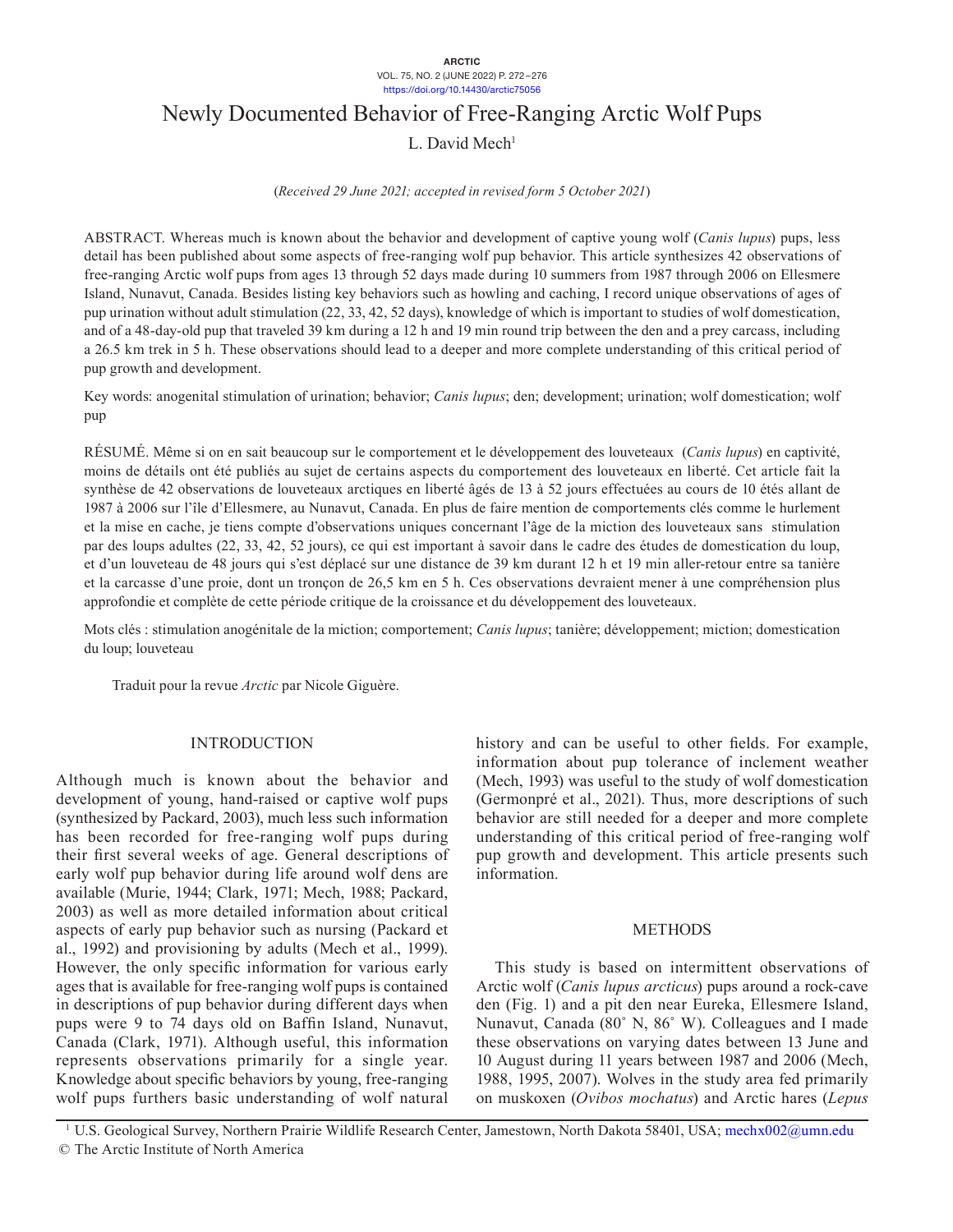

FIG. 1. The study area on Ellesmere Island, Nunavut, Canada. Arrow shows den used each year except 1990 and 1991. Circle shows location of observers. (Photo: Dale Andersen)

*arcticus*). The wolves were unafraid of me and allowed associates and me to watch from all-terrain vehicles within 15 – 50 m of the den. The number of adults attending the dens varied each year from two to seven and pups from one to five (Table 1). No special effort was made to record the growth, development, and behavior of the pups, nor were observations made in any structured fashion. Rather observations about all pack members were made ad lib and recorded on notepads. The notes were then elaborated on in journal form within 24 h, and excerpts from these notes were made for this article. The area experienced constant daylight during the study, so we observed pups and followed them at all times of day.

To tie the observations to pup age, it would have been ideal to have known when the pups were born each year, but that was not possible. At any given latitude, birth date can vary from year to year because a wolf's estrous period is about two weeks long, and the start of an individual wolf's estrous period can vary by a month (Kreeger, 2003). Thus, pups in any one location over the years could be born over a period of at least a month. However, I was able to approximate the birth date of pups in one year based on the age of eye opening. The age of eye opening of captive wolf pups raised by various workers is the 11th to the 15th day (Mech, 1970). In addition, the eyes of pups born on a known date on Baffin Island (about 69˚ N) opened at 13 days of age (Clark, 1971). In 1991, I located pups

whose eyes were just opening, but they could barely see, so these pups could be aged at about 13 days old. Using that litter as my reference point in conjunction with other key events, such as ears barely standing (Fig. 2), for these pups at various ages, I then matched those events in litters of unknown age to estimate the approximate age of pups of the unknown-age litters. For example, if observation x was for age y in the known-age litter, then I assumed that observation x for an unknown-age litter was also for age y and used observations in that litter to match with those of other litters to age them. This method assumes early development depends on nutrition (Wang et al., 2017) and that the pups of each litter were fed reasonably consistently each year. Because the pups' main source of sustenance for their first  $8-9$  weeks is nursing (Packard et al., 1992), that was probably the case. However, the actual ages of the unknown-aged litters could vary by a few days from those I estimated.

### RESULTS AND DISCUSSION

During most years of the study, the Ellesmere pups were born between 18 May and 15 June with the modal date roughly in early June **(**Table 2) and raised in a cave or burrow beneath a large rocky prominence (Fig. 1). For wolf pups on Baffin Island, during the single year when birth date was thought to be known, it was 7 June (Clark, 1971).

On Ellesmere during 1990 and 1991, however, the pups were born in a pit in the ground on the top of a long, knifeedge terrace in a set of similar parallel terraces of an eroded cut bank, the same pit each year (Mech, 1993). During 1990, the breeding female carried the single pup, when an estimated 10 days old, about 2.8 km from the pit den to the rock-cave den, from which the pup did not emerge for another 10 days. In 1991, two pups were born in the pit den, and the female moved them to another pit when they were about 17 days old and about to climb out of their natal pit and possibly fall over the edge of the narrow terrace.

I recorded 42 observations covering 29 different days of development from 13 through 52 days of age (Table 2), including both the transition period and the socialization periods of development (Scott and Fuller, 1965; Mech, 1970). Many of the observations involved physical

TABLE 1. Number of adult wolves and pups each year of the study near Eureka, Ellesmere Island, Nunavut, Canada.

| Dates of study            | Number<br>of adults | Number<br>of pups | Number of<br>observation days | Estimated pup age (days)<br>at first observation | Estimated<br>date of birth |
|---------------------------|---------------------|-------------------|-------------------------------|--------------------------------------------------|----------------------------|
| 23 June to 10 August 1987 |                     |                   | 20                            | 28                                               | 25 May                     |
| 20 June to 4 August 1988  |                     |                   | 45                            |                                                  | 18 May                     |
| 21 June to 8 August 1990  |                     |                   | 45                            |                                                  | 8 June                     |
| 13 June to 8 August 1991  |                     |                   |                               |                                                  | 1 June                     |
| 2 July to 6 August 1992   |                     |                   | 36                            | 28                                               | 4 June                     |
| 30 June to 25 July 1994   |                     |                   | 26                            | 28                                               | 2 June                     |
| 26 June to 1 August 1996  |                     |                   | 36                            | 20                                               | 6 June                     |
| 10 to 15 July 2004        |                     |                   |                               | 25                                               | 15 June                    |
| 9 to 20 July 2005         |                     |                   |                               | 46                                               | 24 May                     |
| 1 to 12 July 2006         |                     |                   |                               | 32                                               | 31 May                     |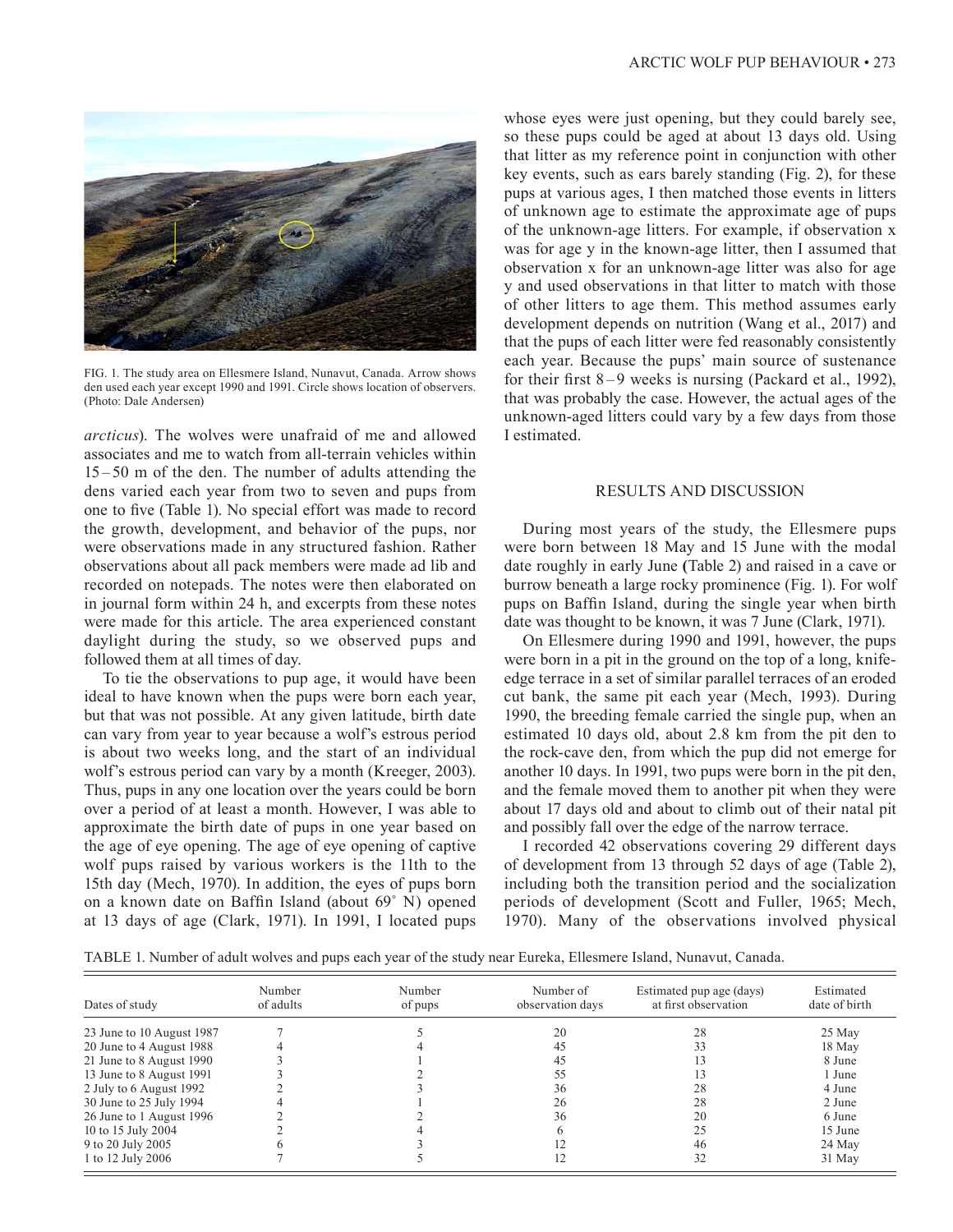



FIG. 2. Wolf pup with ears barely standing.

FIG. 3. Kitten-like wolf pup.

TABLE 2. Key observations of Arctic wolf pups made around a den near Eureka, Ellesmere Island, Nunavut, Canada. Age variation in all the behaviors below was almost certainly a result of incomplete observations of litters, that is, some behaviors noted for a certain age in one year might have been observed at the same ages during other years if observations had been complete each year (see Methods).

| Estimated<br>pup age (days) | Observation                                                                                                         | Date      | Year |
|-----------------------------|---------------------------------------------------------------------------------------------------------------------|-----------|------|
| 13                          | Tiny ears; eyes barely open or not; my impression was they could not see.                                           | 14 June   | 1991 |
|                             | Much pushing around with their heads against mother's body; legs not well developed. They are mostly head and body. |           |      |
| 17                          | Eyes open; climbing to top of pit den. Female moves both pups.                                                      | 18 June   | 1991 |
| 20                          | Can walk; ears still small.                                                                                         | 21 June   | 1991 |
| 20                          | Pup first emerges; can barely stand; ears visible.                                                                  | 2 July    | 1996 |
| 20                          | Emerged from (the rock cave) den (after female carried it 2.8 km from a pit den first seen on June 23).             | 2 July    | 1990 |
| 21                          | Big head; little ears.                                                                                              | 3 July    | 1996 |
| 22                          | Larger nose and ears; urinates by itself.                                                                           | 23 June   | 1991 |
| 23                          | Sprawly; can barely stand.                                                                                          | 5 July    | 1996 |
| 24                          | Pups ate regurgitant for several minutes.                                                                           | 25 June   | 1991 |
| 25                          | Ears still down.                                                                                                    | 7 July    | 1990 |
| 25                          | Ears not prominent.                                                                                                 | $10$ July | 2004 |
| 26                          | Howled.                                                                                                             | 27 June   | 1991 |
| 27                          | Eats grass.                                                                                                         | 9 July    | 1996 |
| 28                          | Walks but waddles; ears standing; chewed on leveret and could pull fur from it; 3 m from den.                       | 10 July   | 1996 |
| 29                          | Pup ate regurgitant for about 4 min.                                                                                | 11 July   | 1990 |
| 29                          | 8 m from den.                                                                                                       | 11 July   | 1996 |
| 29                          | Ears about to stand.                                                                                                | 1 July    | 1994 |
| 29                          | Ears first start to stand.                                                                                          | 3 July    | 1992 |
| 30                          | Pups sleep in front of den; ate regurgitant.                                                                        | 12 July   | 1996 |
| 30                          | Ears half standing.                                                                                                 | 12 July   | 1990 |
| 31                          | Ears up; tiny; playing.                                                                                             | 24 June   | 1987 |
| 32                          | Mother licks pup anogenitally.                                                                                      | 14 July   | 1990 |
| 32                          | Ears up; short; legs short; nose blunt.                                                                             | 4 July    | 2006 |
| 33                          | Urinating alone; ears standing.                                                                                     | 5 July    | 1994 |
| 33                          | Ears up but not protruding above top of head; pups look kitten-like (Fig. 3).                                       | 21 June   | 1988 |
| 34                          | Playing.                                                                                                            | 22 June   | 1988 |
| 34                          | Pups 50 m from den.                                                                                                 | 23 June   | 1988 |
| 35                          | Ears prominent; drank water from stream.                                                                            | 17 July   | 1996 |
| 35                          | Yearling licked pup's bottom.                                                                                       | 7 July    | 1994 |
| 35                          | Carrying meat with fur; tail up.                                                                                    | 24 June   | 1988 |
| 36                          | Can't find food when within 15 cm; ear tips not totally up.                                                         | 18 July   | 1996 |
| 37                          | Cached twice near den.                                                                                              | 19 July   | 1990 |
| 38                          | Pup caches hare part.                                                                                               | 10 July   | 1994 |
| 39                          | Eating hare meat.                                                                                                   | 10 July   | 1991 |
| 39                          | Appear kitten-like.                                                                                                 | 21 July   | 1996 |
| 40                          | 75 m from den.                                                                                                      | 22 July   | 1996 |
| 41                          | Pup caches bloody fur.                                                                                              | 30 June   | 1988 |
| 42                          | Urinating on their own.                                                                                             | 13 July   | 1991 |
| 44                          | Cached 225 m from den.                                                                                              | 26 July   | 1996 |
| 46                          | Nose pointed; ears up.                                                                                              | 10 July   | 2005 |
| 48                          | Pup travels 12.5 km to muskox carcass during a 39 km, 12 h and 19 min round trip, including a 26.5 km trek in 5 h.  | 30 July   | 1990 |
| 52                          | Pups initiate group howl; urinate alone.                                                                            | 11 July   | 1988 |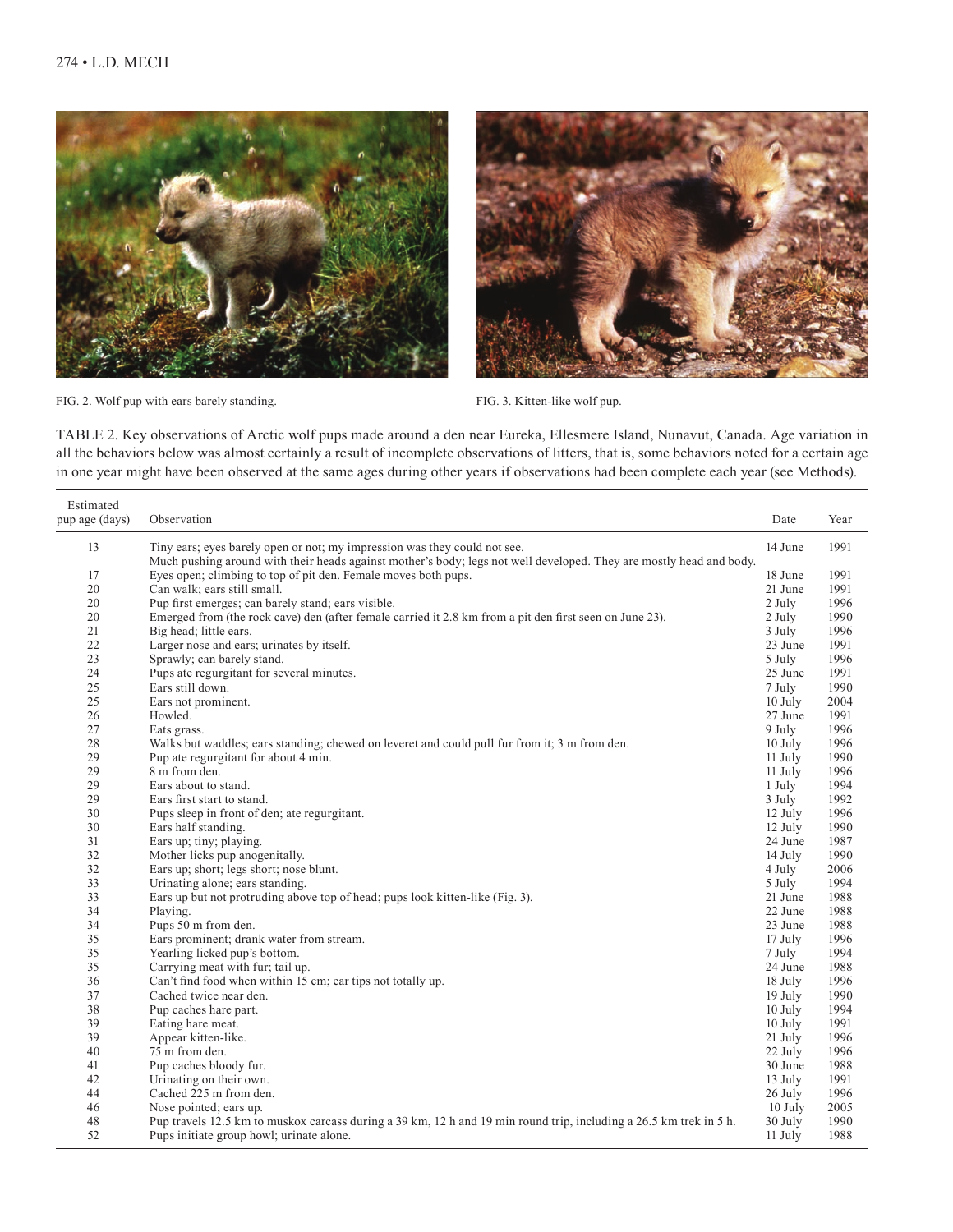development while others were behavioral. Behavioral observations included the following key behaviors: (1) able to climb to the top of a pit den estimated to be about 38 –46 cm deep when 17 days old, (2) can barely stand but can walk at 20 days, (3) urinate without adult stimulation at 22, 33, 42, and 52 days; (4) howl at 26 days and initiate a group howl at 52 days, (5) eat grass at 27 days, (6) chew on an Arctic hare leveret and pull fur from it at 28 days, (7) eat regurgitant at 24, 29, and 30 days, (8) play at 31 and 34 days, (9) venture as far as 50 m from the den at 34 days, (10) drink water from a stream and carry a piece of meat with fur at 35 days, (11) cache unknown matter twice near the den at 37 days, part of a hare at 38 days, bloody fur at 41 days, and unknown matter 225 m from the den at 44 days, and (12) stray 75 m from the den at 40 days and 12.5 km from the den with its parents when 48 days old. The age variation in all the above behaviors was almost certainly a result of incomplete observations of litters, that is, some behaviors noted for a certain age in one year might have been observed at the same ages during other years if observations had been complete each year (see Methods).

Regarding the last observation, on 30 July 1990 the single male pup (no siblings) accompanied his parents and grandmother on a 39 km, 12 h and 19 min round trip between the den and a muskox calf carcass, including a 26.5 km trek in 5 h. Field notes recorded the following:

The pup is strong for first 9 km, often second after the leading [mother] wolf, Whitey. Pup lagging at 10 km. 1909 hr the adults play, run, troop, especially Whitey and Mom [grandmother]. Male leading at end, Mom last with pup. 1949 hr they arrive at carcass.

The pup joined the other pack members in feeding on the carcass, and they then all returned to the den. Twelve hours later, this pack including the pup (weight estimated at 5.5 to 6.8 kg) made a 30 km trek to a new rendezvous site. These observations, although of no major significance except for two discussed below, basically document the abilities of free-ranging young Arctic wolf pups as they age and develop. In this respect, they add to similar findings for pups of similar age on Baffin Island (Clark, 1971) and establish some new information. For example, I could find no mention by Clark (1971) of the Baffin Island pups caching food, so the current study presents the first such observations. It is also interesting that whereas Clark (1971) recorded Baffin Island pups eating regurgitated food at 17 days of age, this study never recorded it until the pups were 24, 29, and 30 days old. The two significant exceptional records mentioned above are observations about young pup urination, and young pup mobility discussed below.

Information on pup urination is relevant to a major hypothesis about wolf domestication currently regaining scientific acceptance (Germonpré et al., 2018, 2021; Serpell, 2021; Mech and Janssens, 2022). The pup adoption hypothesis posits that humans began domesticating wolves by collecting them from dens, raising them, and artificially

selecting those compatible with living with humans. This hypothesis assumes that Late Pleistocene humans would have had the knowledge and capability to raise young wolf pups. However, young wolf (and dog) pups require anogenital stimulation from their mothers in order to defecate and urinate, but early humans would have had no way of knowing this, nor would they know how to simulate it. Thus, the specific pup age when such stimulation is no longer necessary is an important consideration for speculation about the ages of pups when humans could have collected and raised them successfully.

The only information available about the age at which young wolf pups might no longer need such stimulation has been from captives, but that information does not agree. Fox (1972) indicated that urination and defecation became voluntary at 6 to 8 weeks, but Klinghammer and Goodman (1987) stated that pups no longer need stimulation after 10 days of age. Until the current study, I know of no such information for free-ranging pups. I observed pups urinating without stimulation at 22, 33, 42, and 52 days of age (Table 2). Other relevant observations I made are of a mother wolf anogenitally stimulating a 32-day-old pup and a yearling wolf licking the bottom of a 35-day-old pup (Table 2). In neither case did I note whether that licking brought urination or defecation. Although these observations about wolf pup elimination and adult anogenital stimulation are sparse, they are the only ones known, they provide some estimation about at what age pups might have been procured by early humans and successfully raised, and they suggest that other observers should make special efforts to obtain more complete information about this subject.

The other significant new observation involves the long treks that the 48-day-old, single male pup made in 1990. I know of no other reports of a wolf pup this young traveling so far. An observation of a Baffin Island pup moving 11 km between dens when 30 days old (Clark, 1971) is the most similar information I found to the 39 km, 12 h and 19 min round trip made by the Ellesmere 48-day-old pup. This observation could be atypical of 48-day-old wolf pups because it was made by an individual born without litter mates and thus one that received all of the food provided by its parents and single helper. In addition, during its treks, it would have been more easily protected by the adults than would a more average-sized litter. Nevertheless, the observation does document the ability of a pup of its age under favorable conditions.

The general observations recorded here provide milestones during the growth and development of freeranging wolf pups of young ages and can serve as baselines against which future observations made elsewhere can be measured and compared.

#### ACKNOWLEDGEMENTS

I thank numerous associates who accompanied me at various times during the summers when these observations were made